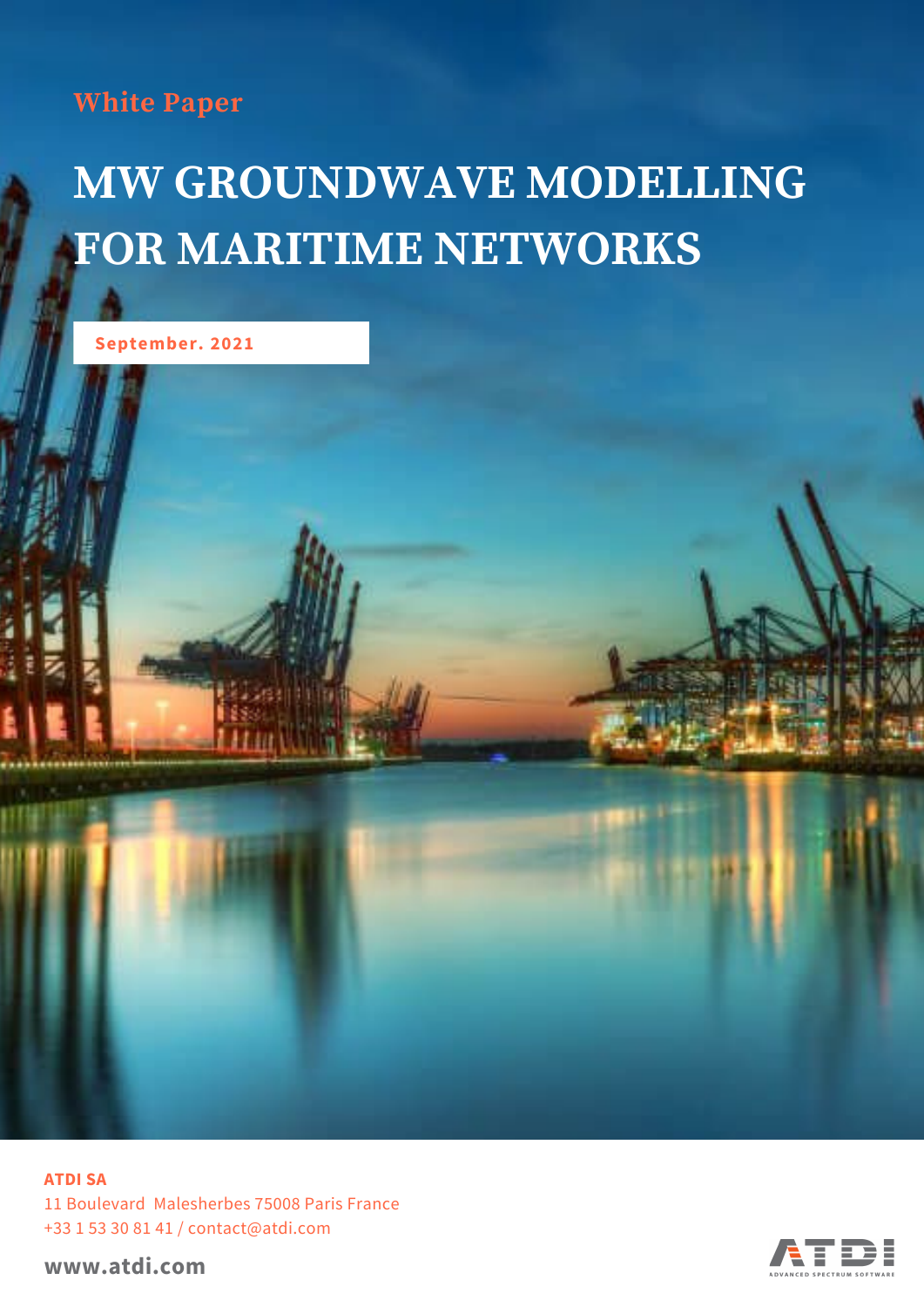*This white paper introduces MF band propagation modelling (3 kHz – 30 MHz) for maritime networks using HTZ. For nearly three decades, ATDI has been at the forefront of software development for modelling anomalous radio wave propagation for the purposes of RF network design. This paper covers propagation phenomena such as ducting, troposcatter and their applications over terrain and water.*

Over the past decade, ATDI has researched how to model the propagation characteristics of frequencies below the VHF band. Many applications use these frequencies including:

- · Aeronautical navigational aids;
- · Automatic link establishment for intelligence gathering; and
- · Emergency communications for maritime networks.

ATDI has developed several features in HTZ for modelling various propagation issues below-VHF band for these applications. This document highlights how HTZ models maritime communications by focusing on modelling MF groundwave propagation from ship to shore along coastlines. Additionally, this paper will look at developments in the areas of cartographic map data preparation, integration of propagation standards and calibration information and custom reporting options in HTZ for modelling maritime networks.



Conductivity map of the United States from ITU IDWM sources

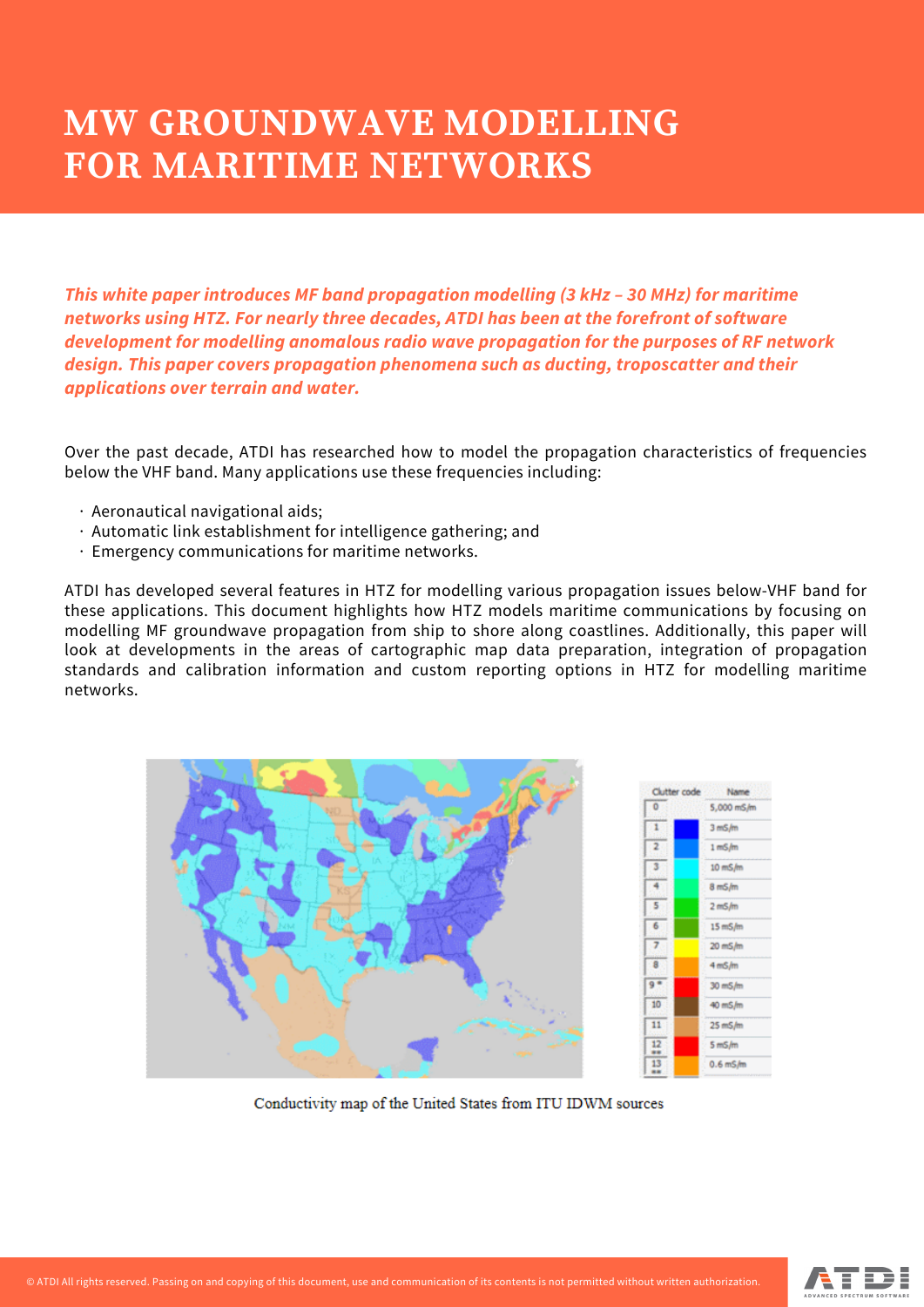#### *Preparation of a Conductivity/Permittivity Map from the ITU IDWM database*

For MF propagation, terrain obstruction information provided by DTM is becoming less relevant. More significant are the electromagnetic properties of the terrain - in particular, the conductivity and permittivity of the ground.

This type of map is usually available from the national spectrum regulator. The "IDWM to Raster" feature of HTZ can convert these maps from IDWM sources into HTZ format. ATDI offers cartography services that convert map data for any country in the world using specific sources or the ITU Digital World Map (IDWM) database for conductivity and permittivity data. NB. this is the same source as for the conductivity map in the FCC 47 CFR 73.190.

This map data is supplied in HTZ's classic clutter layer format. Since clutter data servers as an overlay on the terrain model it can offer user-defined propagation characteristics (such as clutter class/code). This layer is well suited to use as a conductivity map layer.

The units of each region of conductivity are in milli-Siemens/meter (mS/m). The layers can be configured as labels of each clutter class/code to give the map distinction in the HTZ interface.

To properly model the radio wave propagation in MF signals, ATDI integrated the latest ITU recommendations into HTZ. Regulations ITU-R P.368-9 and ITU-R M.1467-1 are used to generate the field strength received predictions for each pixel on the map is based on the integration of the former model into HTZ's propagation engine.

The ITU-R P.368-9 model depends on the input of conductivity and permittivity data which is provided by the ITU maps outlined above. These values provide the ITU-R P.368 Groundwave model with the appropriate attenuation information to model MF propagation over land and sea, enabling HTZ to generate MF Groundwave coverage plots.

To ensure that the receive sensitivity of each radio network element is configured appropriately, (in respect to environmental conditions and time of year), HTZ has also integrated a NOISDAT calculator derived from ITU-R M.1467-1.

| Freq (MHz):<br>Bandwidth (Hz): |      | 0.518<br>500  |             | <b>Rx Environment</b> |                |             |      |               |      |
|--------------------------------|------|---------------|-------------|-----------------------|----------------|-------------|------|---------------|------|
|                                |      |               |             | Business              | $\nabla$ Rural | Residential |      | Ouiet Rural   |      |
| S/N (dB):                      |      | 8             |             |                       |                |             |      |               |      |
| Dt+(dB) (0->90%                |      |               |             | Season                |                |             |      |               |      |
| $3 - > 95%$ :                  |      | 0             |             |                       |                |             |      |               |      |
| Emrp (W):                      |      | 1000          |             | Winter                | □Summer        | Spring      |      | <b>Nutumn</b> |      |
| Latitude (dd.dddd):            |      | 45.700457     |             |                       |                |             |      |               |      |
| Longitude (dd.dddd):           |      | 2.191760      |             |                       |                |             |      |               |      |
|                                |      |               |             |                       |                |             |      |               |      |
|                                |      |               |             |                       |                |             |      |               |      |
| TIME                           | FA   | <b>THRESH</b> | <b>ATMO</b> | <b>GAL</b>            | MANMADE        | OVERALL     | DL.  | <b>DU</b>     | SL.  |
| 0000-0400                      | 92.6 | $-46.4$       | 80.4        | 58.6                  | 75.1           | 82.0        | 9.5  | 10.1          | 2.2  |
| 0400-0800                      | 84.3 | $-54.7$       | 60.9        | 58.6                  | 75.1           | 70.2        | 10.6 | 13.8          | 11.1 |
| 0800-1200                      | 85.4 | $-53.6$       | 47.4        | 58.6                  | 75.1           | 75.2        | 5.9  | 9.7           | 1.5  |
| 1200-1600 81.7                 |      | $-57.3$       | 55.8        | 58.6                  | 75.1           | 65.4        | 8.3  | 16.1          | 22.9 |
| 1600-2000                      | 88.5 | $-50.5$       | 69.0        | 58.6                  | 75.1           | 69.5        | 15.4 | 18.7          | 18.0 |

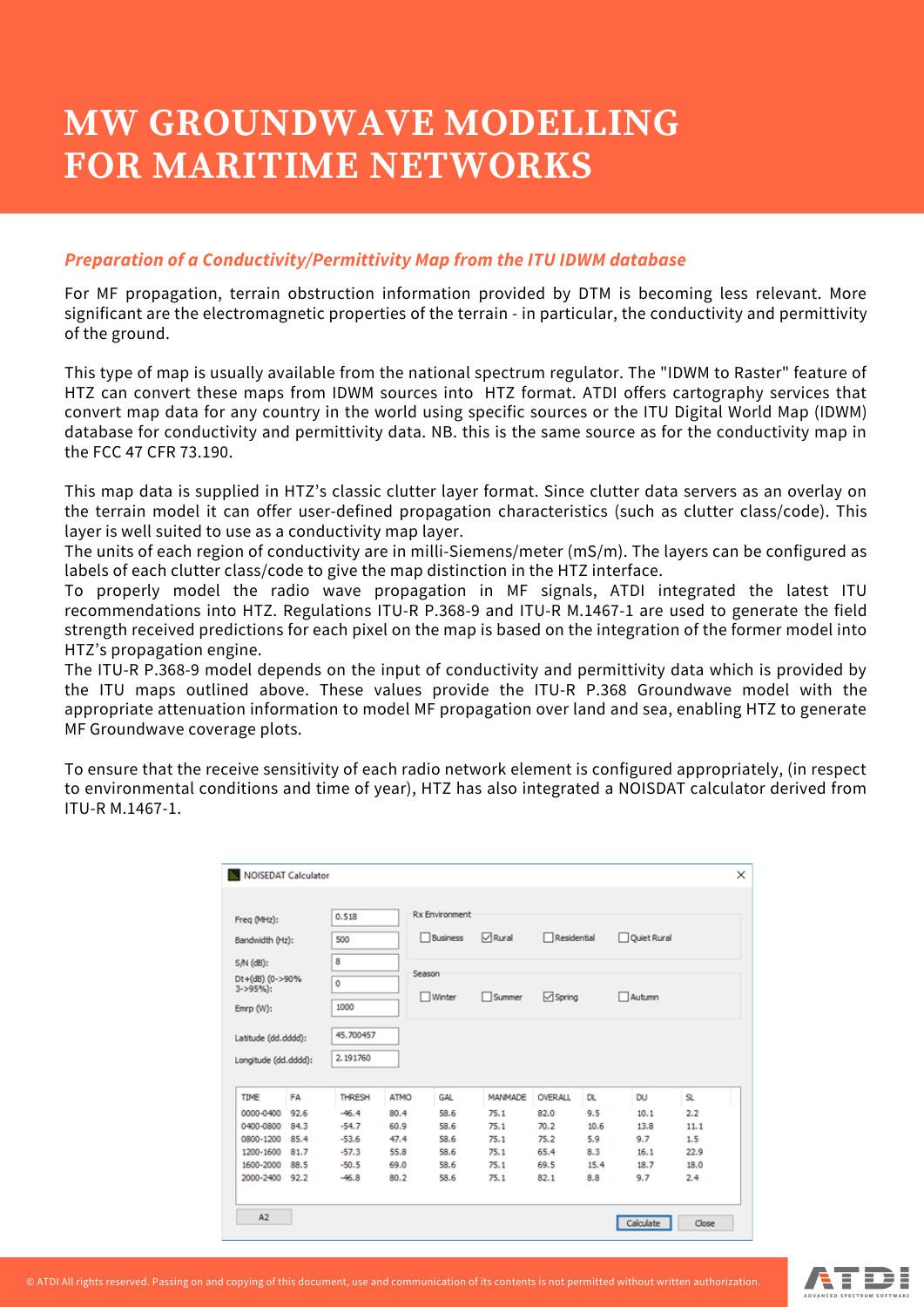The NOISEDAT Calculator considers the operating frequency, bandwidth, signal-to-noise ratio, 90% fade margin and estimated radiated power. It also respects the receiver environment and variations in weather by season, to model the variability in Noise contribution to radio propagation in the MF band.

Essentially, the NOISEDAT calculator serves as a reference to model the expected noise rise and respective threshold degradation at a given site of interest.

HTZ also takes into account the A2 sea region to generate an output based on ITU-R M.1467-1 NOISEDAT calculation to give the predicted receive sensitivity in dBm and dB-V/m, as well as the range in nautical miles and kilometres. This information is used to calibrate HTZ's propagation engine appropriately for the ship to shore (or reverse coverage) calculations.



#### *Reporting options specific to modeling Maritime Networks*

HTZ features a reporting function specific to modelling maritime communications, including the ability to generate nautical mile boundaries from the coastline or from the locations of the shore stations: